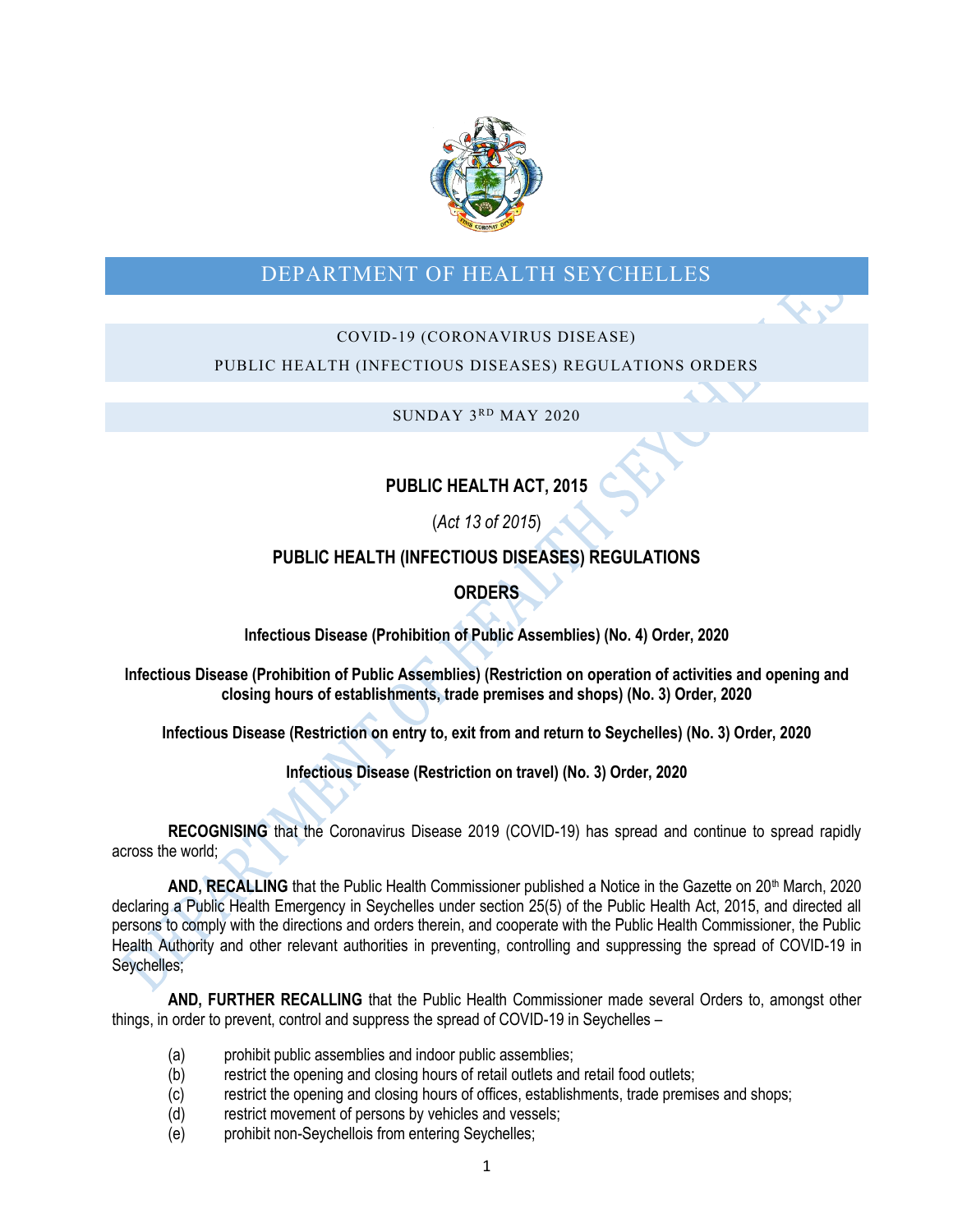(f) confine persons to their place of residence, inclusive of their yard space, for a period of 28 days.

**AND, ACKNOWLEDGING** that up to the present time, the health care providers and public health officers last recorded and reported a case of a person infected by COVID-19 on 6<sup>th</sup> April, 2020;

**AND, FURTHER ACKNOWLEDGING** that the current circumstances in relation to the recorded cases of persons infected by COVID-19 may permit the variation of some prohibitions, restrictions and orders so as to enable persons to participate actively and fully in the sustainable development of Seychelles;

**AND, BEING CONSCIOUS** of the seriousness of problems and threats that COVID-19 poses to the safety, health and posterity of Seychelles and its people, if suitable precautionary and protective health measures are not in place;

**NOW, THEREFORE**, in exercise of the powers conferred by **regulation 7A** (*Restriction on entry to, exit from and return to Seychelles*), **7C** (*Restriction of travel),* **8** *(Prohibition of public assemblies*), **9** (*Effect of Prohibition Orders*), **11** (*Outdoor assemblies*) and **12** (*Restriction on games and the activities on the beach*) of the Public Health (Infectious Diseases) Regulations (S.I. 8 of 1960), the Public Health Commissioner hereby makes the following orders until further notice published on any official Government website or official means of communication and, as soon as possible thereafter, in the Gazette —

# **A**. **Infectious Disease (Prohibition of Public Assemblies) (No. 4), Order, 2020**

*(Regulation 8 read with 9, 11, 12 & 20)*

In accordance with regulation 8 read with regulations 9, 11, 12 and 20 of the **Public Health (Infectious Disease) Regulations, 1960**, the Public Health Commissioner hereby orders the prohibition of public assemblies and indoor public assemblies in Seychelles from 4.00 A.M. of 4<sup>th</sup> May, 2020, until further notice.

In furtherance of the Order and in accordance with regulation 9, 11 and 12 of the **Public Health (Infectious Disease) Regulations, 1960** —

- 1. Every person shall refrain from engaging in or taking part in public assemblies, whether outdoor or indoor.
- 2. (1) Subject to this Order, no assembly of more than 4 persons shall be held for any purpose in any area or place, including but not limited to buildings, beaches and roads.
	- (2) A person may make an application to the Public Health Commissioner to hold an assembly of more than 4 persons on a specified date and time, and if the application is approved, the Public Health Commissioner may impose such conditions as he deems necessary.
- 3. For the purposes of preventing, controlling and suppressing the spread of COVID-19, no person shall host any private entertainment event such as a house party which includes any person from outside of the immediate household of the house.
- 4. A person who encourages, coerces, entices or persuades any person to engage in or take part in an assembly of more than 4 persons commits an offence.
- 5. No group of four or more persons (unless they are part of the same household or at school or at the workplace) shall assemble spontaneously including when making use or accessing any service. Any such spontaneous assembly shall disperse and any member of such group who fails to depart when instructed by a police officer to do so shall commit an offence and may be arrested without warrant.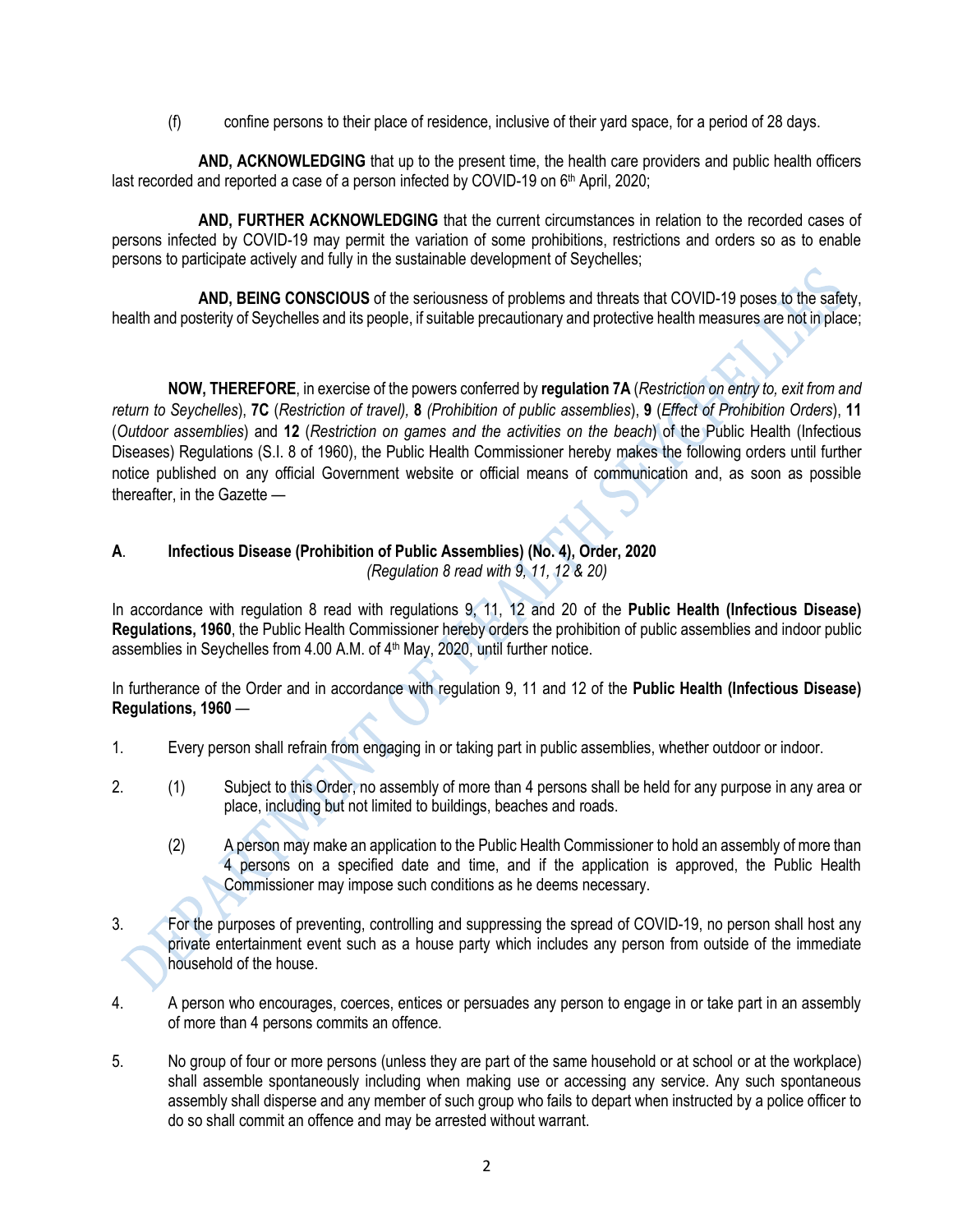- 6. This prohibition order shall not have the effect of prohibiting assembly exclusively for the following purposes
	- 6.1 work at the workplace;
	- 6.2 attendance of school or school activities;<br>6.3 shopping:
	- shopping:
	- 6.4 access to healthcare facilities;
	- 6.5 travel at bus stops, bus station, ports or airports;
	- 6.6 consumption at restaurant or other appropriate trade premises;
	- 6.7 religious service;
	- 6.8 funeral service;
	- 6.9 making use of any other service that is permitted to operate,

provided that the employer, worker, owner, manager, consumer or any person in control of the premises or providing the service shall comply with any direction of the Public Health Commissioner in respect of social or physical distancing and hygiene.

- 7. (1) All sporting activities, games (including the playing of dominoes and cards) and any similar activities outside the confines of the person's place of residence are prohibited.
	- (2) A person shall not use any sports, recreation or entertainment facilities
		- (a) in the common property of a subdivided building:
		- (b) in any public place, whether managed or maintained by the Government or private body and is accessible to the general public (including the outdoor gym located at Beau Vallon beach);
- 8. All establishments, institutions, businesses, organisations authorised to conduct any activity shall ensure that all persons on its premises observe and practice good and consistent hand hygiene and social or physical distancing, as the case may be, according to directions issued by the Public Health Commissioner in respect of the workers, customers, students, attendees or invitees and should employ adequate number of staff to ensure practice and observance thereof so as to remove the risk of infection or spread of COVID-19.
- 9. Appropriate action shall be taken against any person who fails to comply with this order under the Public Health (Infectious Diseases) Regulations.

\_\_\_\_\_\_\_\_\_\_\_\_\_\_\_\_\_\_

#### **B. Infectious Disease (Prohibition of Public Assemblies) (Restriction on operation of activities and opening and closing hours of establishments, trade premises and shops) (No. 3) Order, 2020** *(Regulation 8 read with 9(2))*

In accordance with regulation 8 read with regulation 9(2) of the **Public Health (Infectious Disease) Regulations, 1960,** the Public Health Commissioner hereby orders that —

- 1. All shops or retail or wholesale outlets shall close from 8:00 PM to 6:00 AM.
- 2. The following business, trade, activity, trade premises or premises, as the case may be, shall remain closed to the public or shall not operate —
	- 2.1 public bar unless the bar is an attendant facility of a restaurant or a hotel;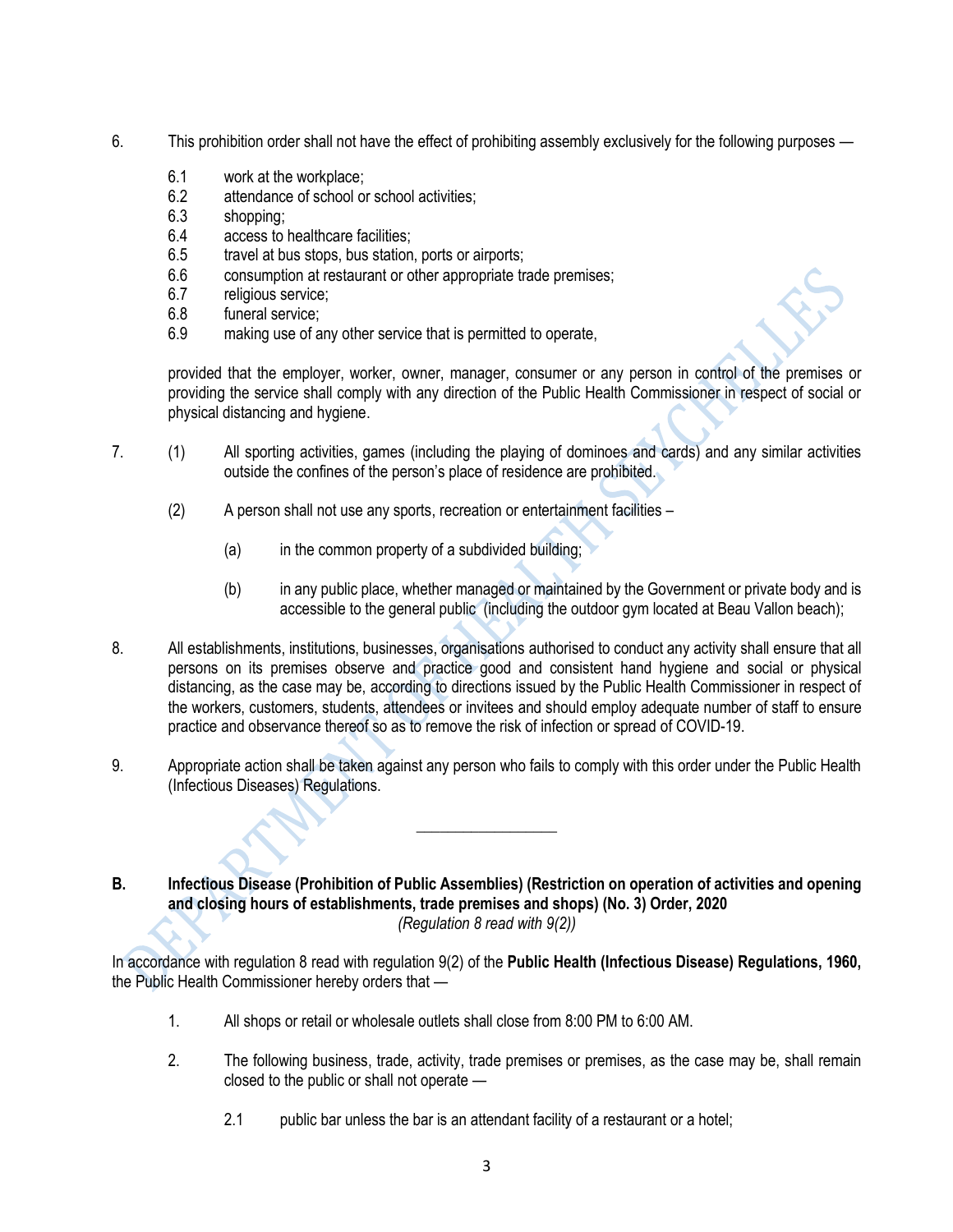- 2.2 cinema;
- 2.3 casino;
- 2.4 gymnasium and fitness centres;
- 2.5 night clubs, dance halls or and discotheques;
- 2.6 stadiums for sporting events;
- 2.7 fairs, fun fairs, fancy fairs, parish fetes;
- 2.8 amusement parks;
- 2.9 festivals;<br>2.10 cultural a
- cultural and musical shows, concerts or performances;
- 2.11 trade fairs consisting of exhibition, advertisement or sale of the products of industries or of other materials.
- 3. All establishments, institutions, businesses, organisations authorised to conduct any activity or to be open to the public shall at all times observe and practice good and consistent hand hygiene and social or physical distancing according to directions issued by the Public Health Commissioner in respect of their workers and customers and should employ persons to ensure practice and observance thereof so as to remove the risk of infection or spread of an infectious disease.

# **C. Infectious Disease (Restriction on entry to, exit from and return to Seychelles) (No. 3) Order, 2020** *(Regulation 7A & 7B read with 7C)*

In accordance with regulations 7A and 7B read with 7C of the **Public Health (Infectious Disease) Regulations, 1960**, the Public Health Commissioner hereby orders that starting from 4:00 AM on Monday 4th May, 2020, until further notice-

\_\_\_\_\_\_\_\_\_\_\_\_\_\_\_\_\_\_

- 1. No person or class of persons shall enter into or exit from Seychelles except with the written authorisation of the Minister responsible for health and subject to such restrictions or conditions as may be specified in the permission.
- 2. A person who is not a citizen of Seychelles who exits Seychelles from 4<sup>th</sup> May, 2020, shall undertake not to return to Seychelles for a period of 3 months from the date of exit from Seychelles and the person's return to Seychelles shall be subject to such further approval from the Minister.
- 3. Any person seeking an exemption from the operation of Orders 1 and 2 shall make an application to the Minister and the Minister may, on the recommendation of the Public Health Commissioner, grant or refuse the application.
	- 4. Any person entering Seychelles after the publication of this Order shall be required to undergo medical examination, medical surveillance, isolation or quarantine, as the case may be, subject to such conditions that the Public Health Commissioner shall specify.

Any person who is not a citizen of Seychelles and who refuses to undergo the necessary requirements under Order 4 shall be prohibited from entering Seychelles, and the owner, agent or person in charge of an aircraft or vessel that transported the person to Seychelles shall, upon being required to remove such person from Seychelles, be responsible for such removal as soon as practicable and the provisions of section 6 of the Immigration Decree shall apply.

\_\_\_\_\_\_\_\_\_\_\_\_\_\_\_\_\_\_\_\_\_\_\_\_

**D. Infectious Disease (Restriction on travel) (No. 3) Order, 2020**